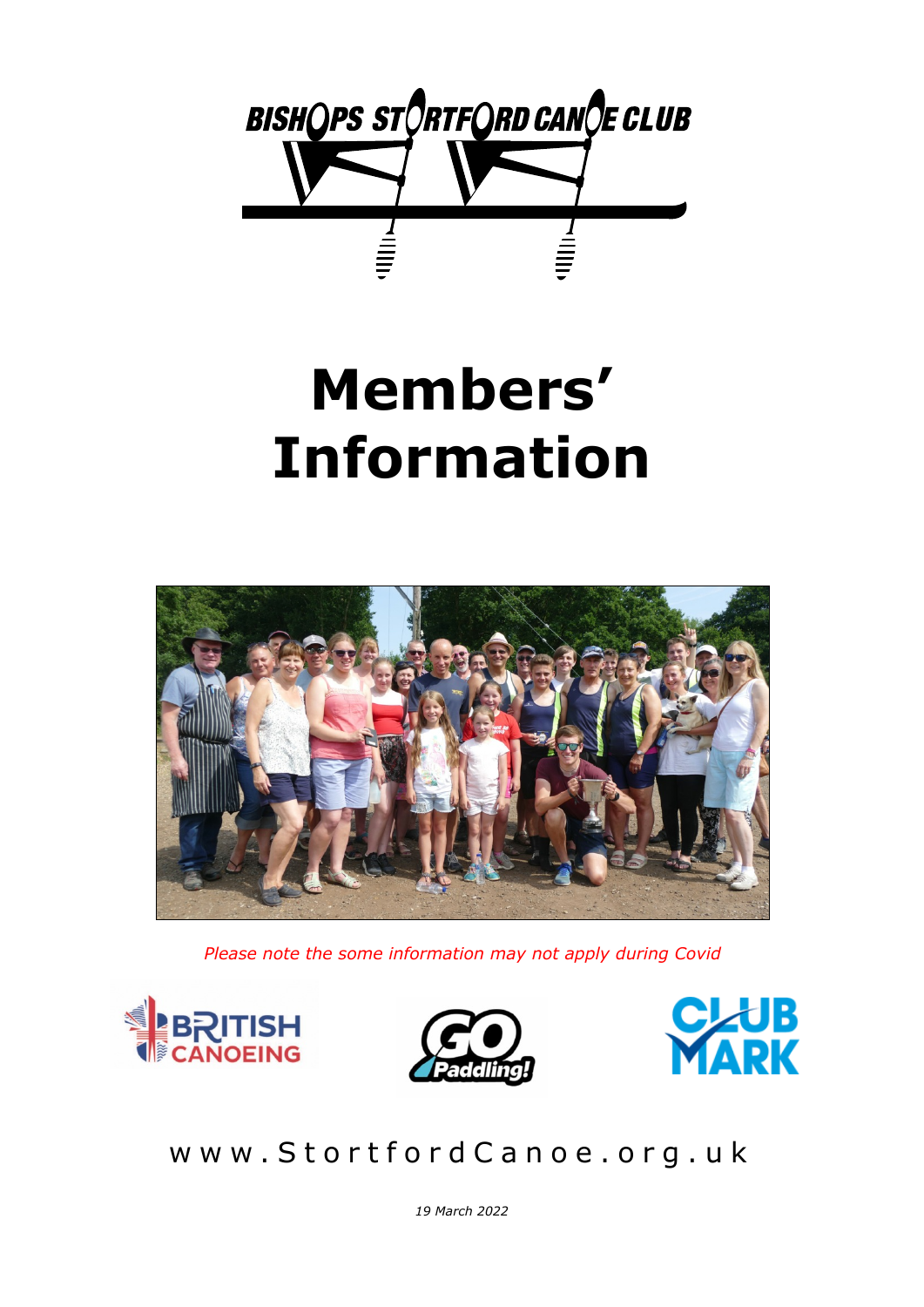### **WELCOME TO BISHOP'S STORTFORD CANOE CLUB**

Bishop's Stortford canoe club has been established now for 50 years, and during that time has had success at national and international level – a tradition that we are keen to continue. The club has a wonderful family feel and a membership that ranges from young children to more senior members.

Throughout the year we provide the serious competitor and recreational canoeist alike with the opportunity to develop and improve their paddling through structured training and coaching. BSCC's small but dedicated team of coaches will be happy to talk to you about your paddling ambitions and provide you with guidance on how to achieve your goals. Perhaps you might even be willing to consider becoming a coach yourself.

BSCC is run completely by volunteers. Each of the committee members works hard on your behalf to develop the club and maintain the facilities. We are always glad to see new faces on the committee, so if you would like to offer your services please let one of the committee know. In fact, volunteers are needed to help with many of the duties and tasks around the club, such as maintenance – again, if you feel you can help, please do not hesitate to speak to a committee member.

The Fundraising Committee arranges a number of off-water activities throughout the year which help to raise much needed funds for the club. You can also make donations to the club, at no cost to yourself, by using TheGivingMachine when you shop online. These funds, along with the annual subscription, are our only regular means of income and are used to maintain the premises and purchase new equipment, so please do give your support whenever the opportunity arises.

We are sure you will soon make new friends and find a welcome whenever you arrive.

### **CONTENTS:**

- **1. COMMITTEE** – *roles and contact details*
- **2. GETTING STARTED** – *attending sessions, bringing guests*
- **3. SAFETY & WELFARE** – *physical safety, accident reporting, child protection & DBS, privacy, equality, medicines, use of changing rooms*
- **4. KIT AND EQUIPMENT** – *what to wear and where to buy it, club vests, hoodies etc, buying a boat, reporting equipment damage*
- **5. DEVELOPMENT IN THE SPORT** – *Competition coaching, performance awards, starting to race, joining British Canoeing (BC)*
- **6. CLUB MANAGEMENT & SOCIAL** – *TheGivingMachine, volunteering, joining the committee / social committee*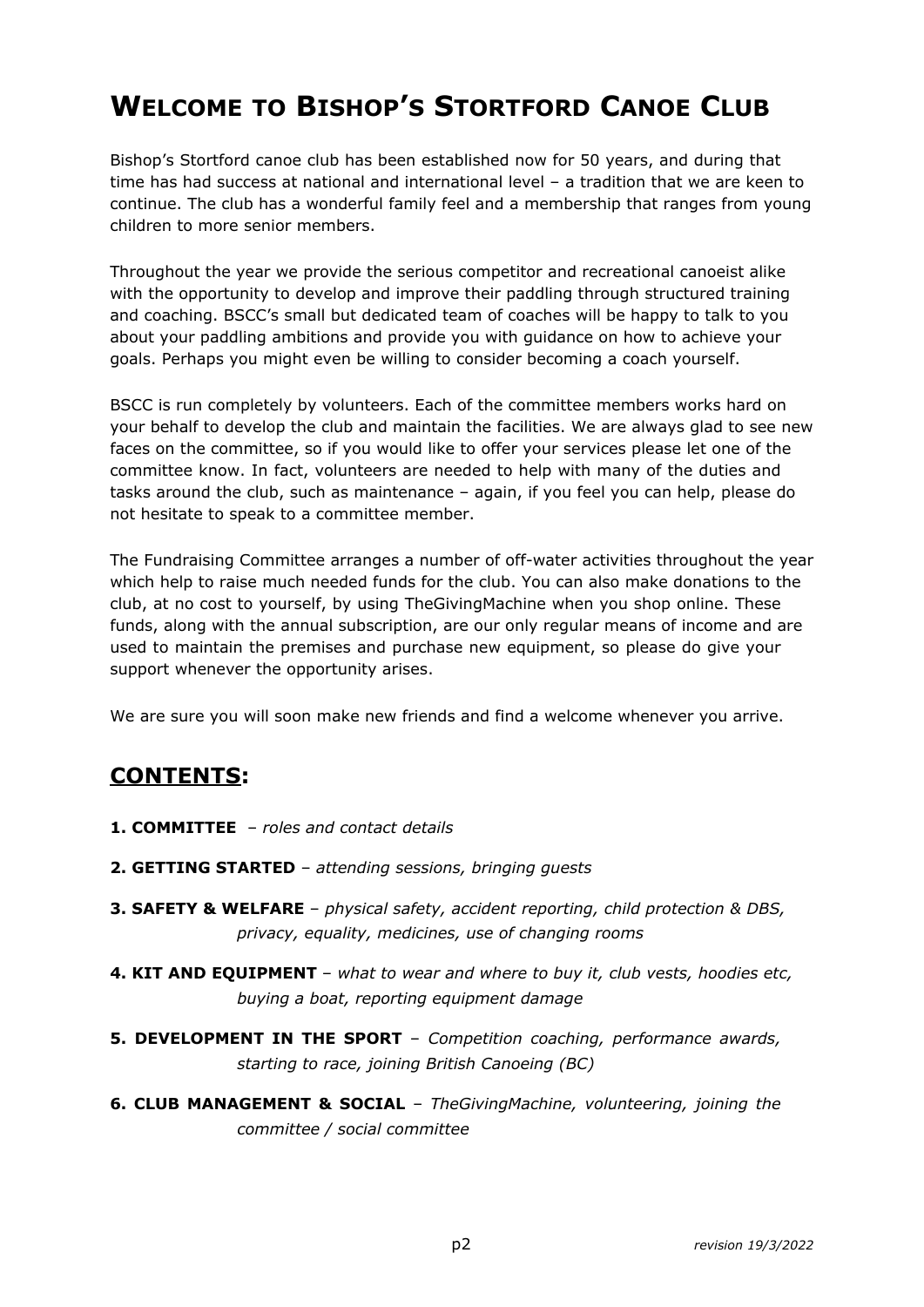### **Bishop's Stortford Canoe Club Committee**

| Chairman<br>& Facilities                                   | Kevin Short                              | chair@StortfordCanoe.org.uk                                              | 07713 986391                 |
|------------------------------------------------------------|------------------------------------------|--------------------------------------------------------------------------|------------------------------|
| <b>Secretary</b>                                           | Angela Aldam                             | info@StortfordCanoe.org.uk                                               | 01279 755089<br>07401 878781 |
| <b>Treasurer</b>                                           | Lee Gaulton                              | treasurer@StortfordCanoe.org.uk                                          |                              |
| <b>Welfare Officer</b>                                     | Mick Hussey                              | Mick@StortfordCanoe.org.uk                                               | 07837 274660                 |
| <b>Deputy Welfare</b><br><b>Officer</b>                    | Kayleigh Gaulton                         | Kayleigh@StortfordCanoe.org.uk                                           | 07717 177878                 |
| Coaching &<br>Quartermaster                                | Joe Fitzpatrick                          | performance@ScortfordCanoe.org.uk<br>quartermaster@StortfordCanoe.org.uk | 07825 371434                 |
| <b>Safety Officer</b>                                      | Andrew Gurney                            | safety@StortfordCanoe.org.uk                                             | 07917 062305                 |
| <b>Social Committee</b><br><b>Chair</b>                    | Sue Commercial                           | social@StortfordCanoe.org.uk                                             | 07456 747408                 |
| <b>Volunteer</b><br>Coordinator                            | Kerstin Queeney                          | volunteers@StortfordCanoe.org.uk                                         | 07990 563342                 |
| <b>Sprint Team</b><br>Leader                               | Rich Winstanley                          | sprint@StortfordCanoe.org.uk                                             | 07734 863330                 |
| <b>Other committee</b>                                     | Adam Beaumont<br>Jaroslav (Jay) Klumpler |                                                                          |                              |
| <b>Paddle-Ability</b><br><b>Officer</b><br>(non-committee) | Jacque Cayford                           | Jacque@StortfordCanoe.org.uk                                             | 07863 069737                 |

There are photos of the committee, coaches and other members on the board in the clubhouse if you are not sure who is who! Photos of the committee and coaches can also be found on the About Us section of the club website.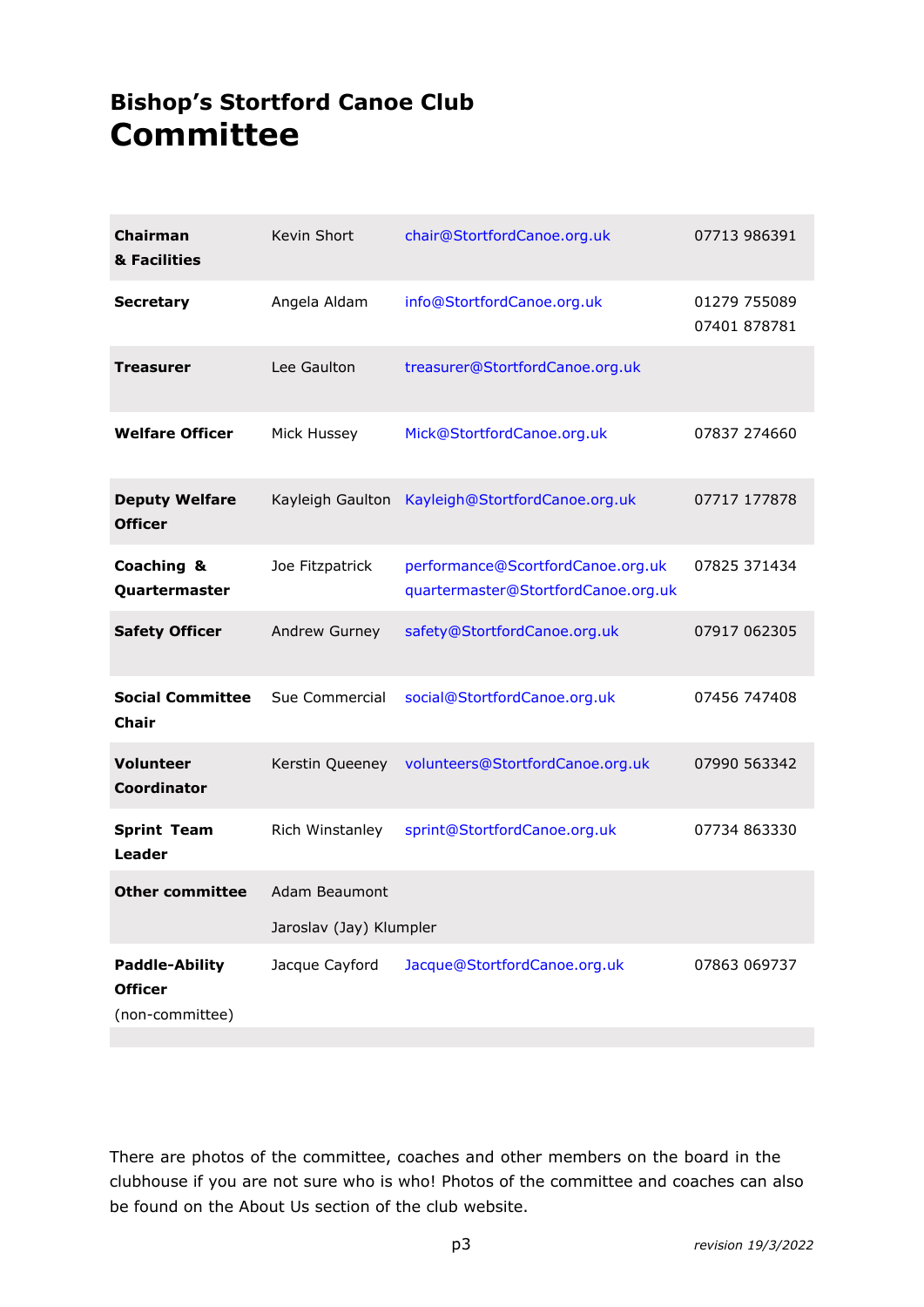## **2. Getting Started**

#### When is the club open?

Sunday morning sessions are open to members of all ability levels. Because the races that the club attends are almost always held on Sundays, the club will not always be open for normal Sunday paddling. Sometimes on race days the club will open but paddling will be restricted to adult members or specific training groups only.

The routine Sunday sessions are listed on the printable list of club events which is emailed out with the newsletters and can also be downloaded from the button on the "Club Calendar" page of the website (under the "Events" tab). This list also shows the competitions the club is attending.

As proficiency improves, members may attend more serious training at other times – see "*5. Developing in the Sport*" below.

#### Arrival and Signing In at the Club

Sunday sessions for most groups begin at 10am prompt (sometimes a bit earlier if we are doing a time trial). On arrival, please get changed ready to paddle and find your usual coach.



#### Leaving children at the club

Children under the age of 14 must be brought to the club by an adult responsible for them. You will probably need to help them to put on their bouyancy aid, adjust their boat and carry it to the water at the start of the session, and to put their equipment away correctly at the end of the session.

The club does not have any arrangements in place to look after young children if they have to get off the water early for any reason - while they are on the bank they remain your responsibility. Therefore, parents of under-14s must remain on site during club sessions unless they have specifically confirmed with their child's coach that they may leave. If you do leave, you must arrange for another adult present to take responsibility for your child if the need arises in your absence.

If juniors of any age are left at the club, make sure the club has your contact phone number and that the child's towel and warm dry clothes are available. If someone not known to the coaches will be picking up your child, this should be arranged in advance.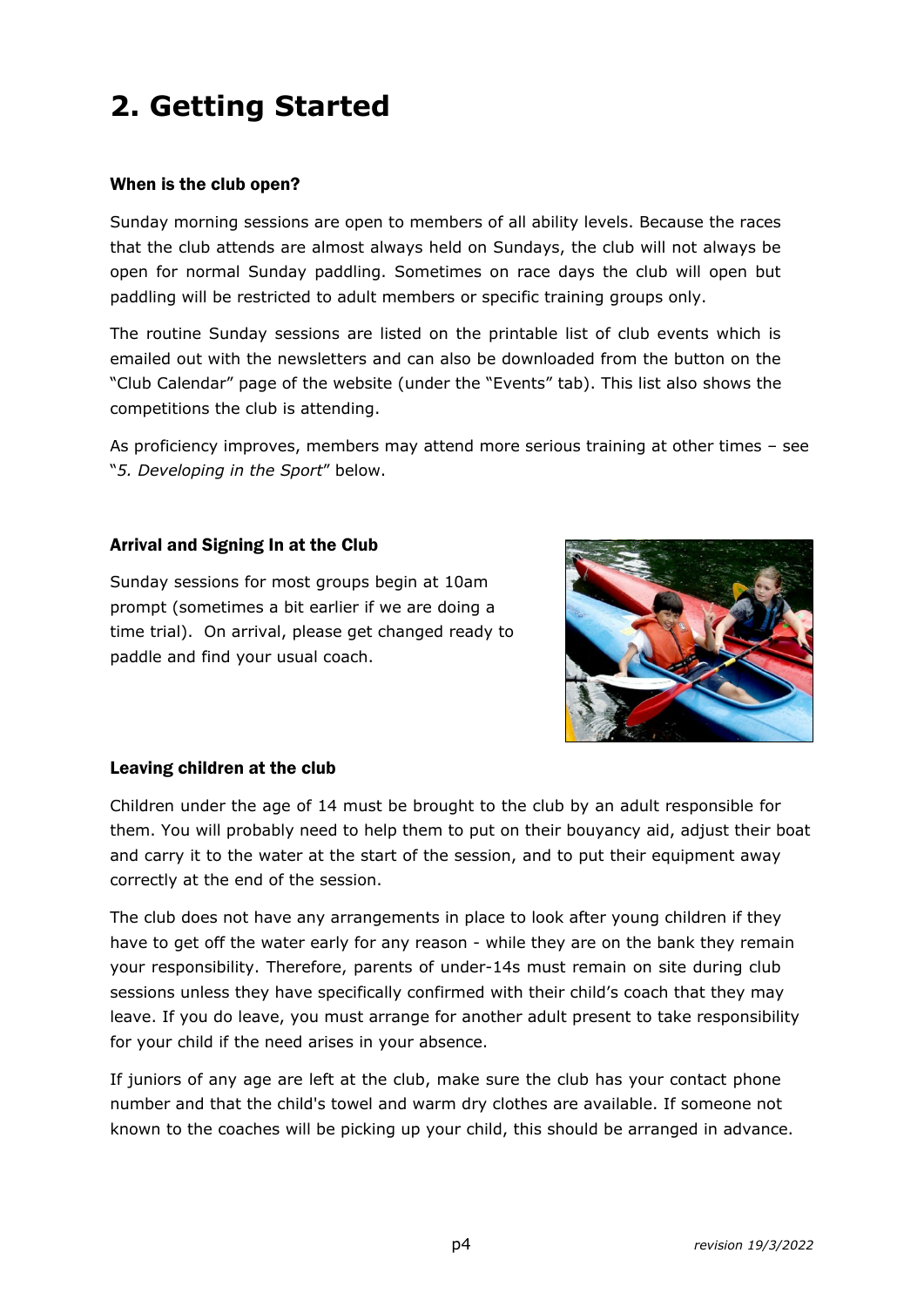#### Which group am I in?

Each of BSCC's coaches tends to work regularly with a particular age group or ability level. As you improve, you will be passed from one coaching group to the next, and you will also be encouraged to try more advanced boats. A typical Sunday morning will involve longer and longer distances.

We hold occasional time trials (usually 5K or 10K) - an excellent chance to see how well you are developing. During winter months Time Trials are held on Sundays during the normal training sessions, and in the Summer may be scheduled for a Saturday or evening - they are a handicap, so it is the most improved paddler (rather than the fastest) who will win. During 2022 we plan to introduce a club Sprint Series as well.

After a while, your coach will start to suggest that you attend competitions as part of the club team.

#### How will I know what's going on?

A regular newsletter comes out approximately monthly, as well as race reminders and other occasional news alerts.

#### Why does the club ask for permission to use my photo?

Named photos of all our members are usually put on the noticeboard at the clubhouse and in the newsletter so that everyone can recognise everyone else - we ask for your consent to do this. We also take photos of members paddling for use on the website and in press reports. If you have any concerns about the use of your photo (or your child's photo) please speak to the Secretary.

Please note that races generally take place in public places and that many spectators will be taking photos which they may share or publish, and that results including paddlers' names and boat numbers are routinely published on the internet. If you have concerns, please raise them before racing.

#### Can I bring a friend?

If you have a friend or relative who would like to join, please ask them to contact the Secretary and book a taster visit – during the summer months there is often heavy demand. We always try to give priority to members' family and friends but advance arrangements are essential to avoid disappointment.

Full Senior (adult) members are allowed to bring occasional guests. These will usually be experienced paddlers from other clubs coming to participate in structured training sessions on a reciprocal basis. Such guests may not use BSCC boats or other equipment.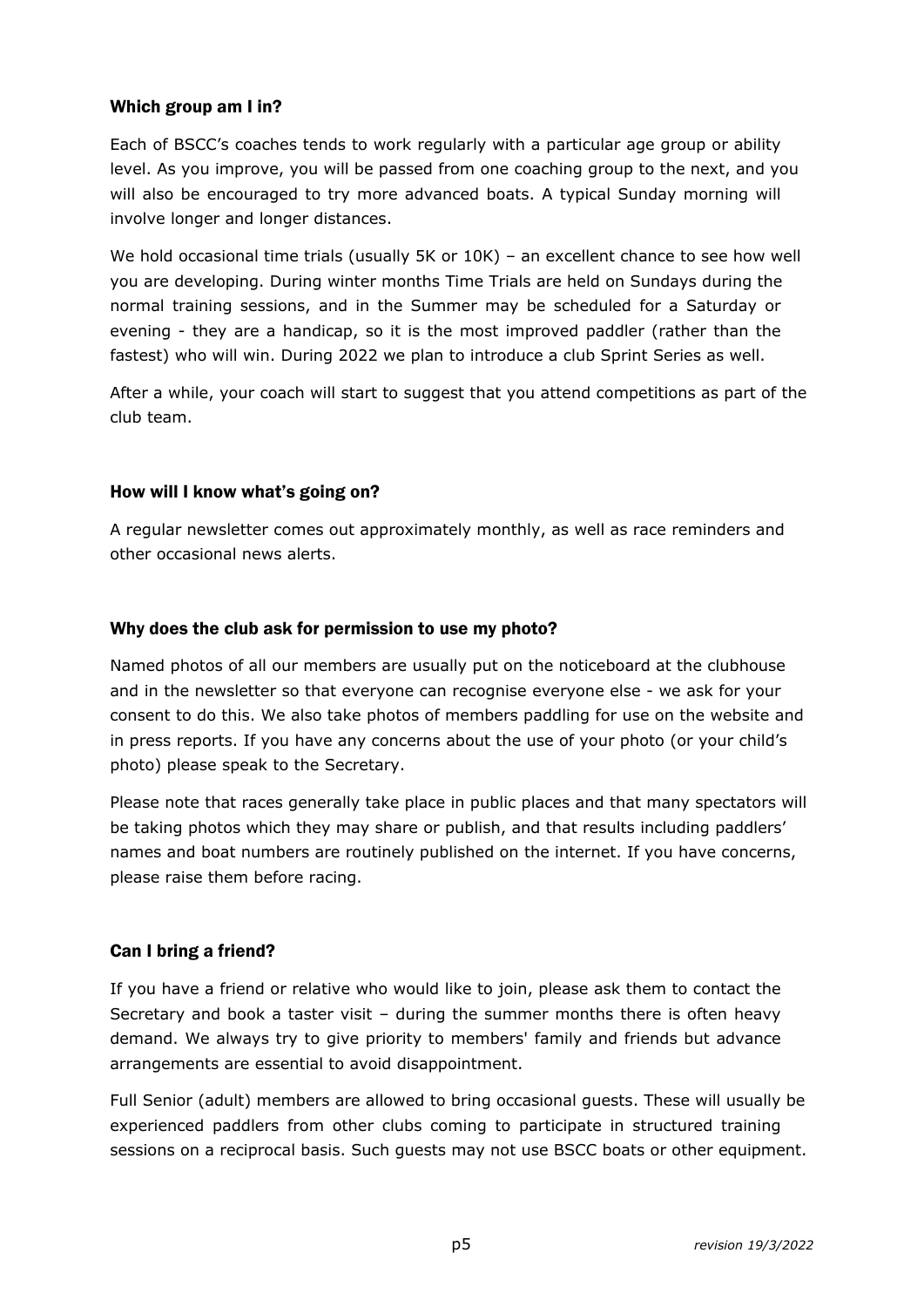### **3. Safety & Welfare**

#### Paddling safely

Although the risks involved in paddling open cockpit kayaks and canoes on a placid river like the Stort are relatively small, it is obviously in everyone's best interest that all possible care is taken, particularly where juniors are involved.

Members must read and adhere to the Club Rules and Buoyancy Aid Policy. These and other documents, such as the club's Risk Assessments and full Safety Policy, can be found in the reference folder at the clubhouse, and can also be downloaded from the Members' section of the club website.

#### How big is the risk of Weil's disease?

Weil's disease (leptospirosis) is caused by bacteria which could be present in river water and on the riverbank from animal urine. The risk of catching Weil's disease is very small indeed, but it has the potential to be serious, so normal precautions like covering cuts with a plaster are advised. In the very unlikely event that someone did contract it, the chief danger would be if it was not recognised, because it requires prompt treatment with specific antibiotics. It is therefore important for every paddler to know about the

condition and, if you should fall ill, tell your doctor that you have been canoeing. Symptoms vary but may be broadly similar to influenza, usually occurring 7-14 days after exposure. Find out more on the [NHS Direct](http://www.nhs.uk/Conditions/Leptospirosis/Pages/Introduction.aspx) [website](http://www.nhs.uk/Conditions/Leptospirosis/Pages/Introduction.aspx). Hand washing and showering after canoeing are strongly recommended anyway, because it's just good hygiene when you have been in a river.

#### Reporting incidents/accidents at the club

If you have an accident while you are at the club, a brief entry should be made in the Incident Book which is kept on the reference shelves in the clubhouse. The date and a general note of the nature of the incident should be made – no names of parties involved or



details, these should be written down separately on the British Canoeing and/or CRT incident forms provided and handed to the Secretary. In particular please note injuries resulting in hospital referral. Other types of incident which should be noted include, damage to 3rd party property, libel/slander, and anything involving child welfare. In all cases, whenever an entry is made, a committee member (ideally the Safety Officer or Welfare Officer as appropriate) should be informed as soon as possible.

At the back of the Incident Book is a place for the reporting of Near Misses.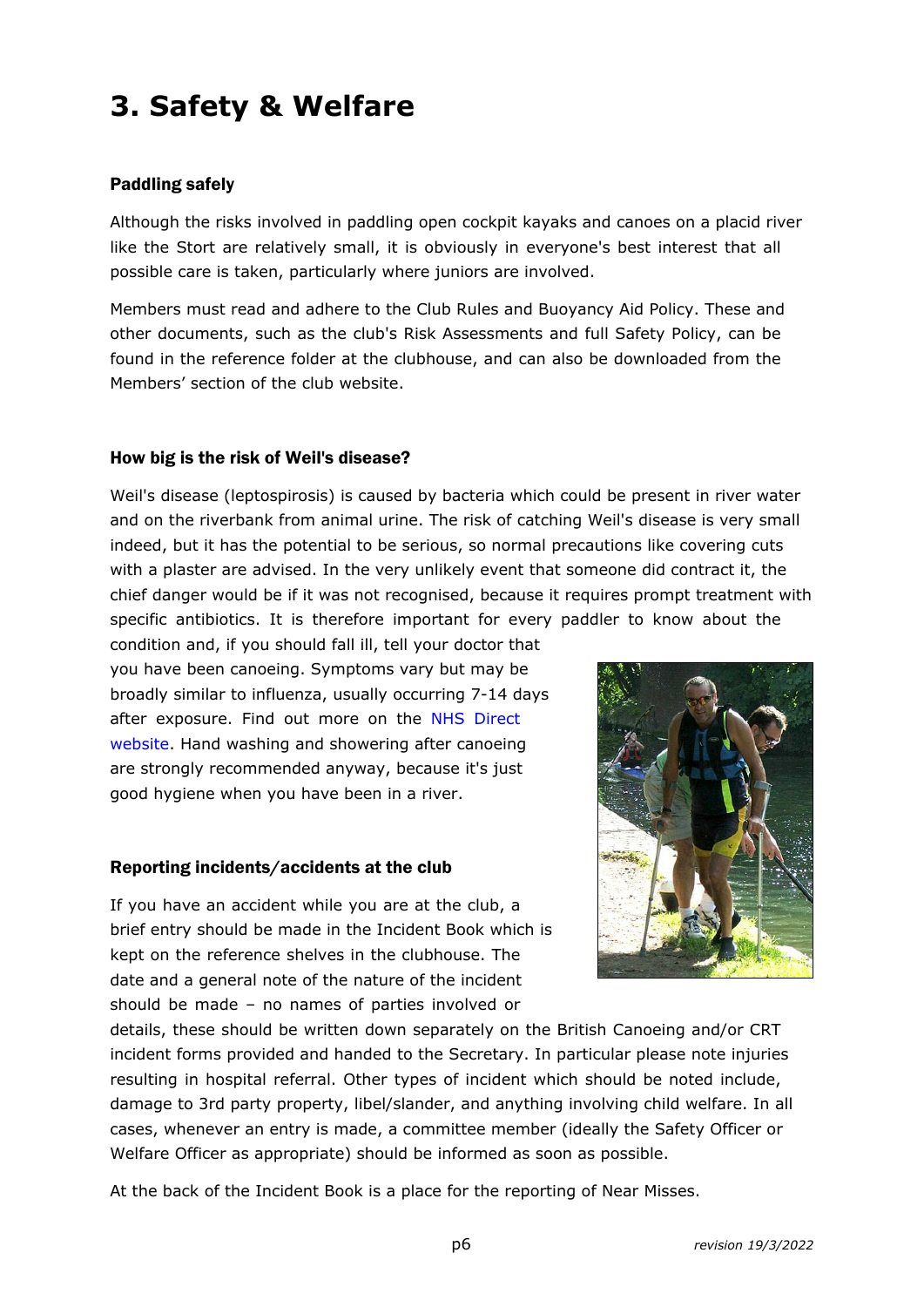#### Dealing with Emergencies

An Emergency Action Plan can be found near to where the First Aid kit is kept (back of the main clubroom), together with details of the nearest hospital etc. Please take the time to read it.

The club has a semi-automatic AED (defibrillator) located in the hallway. A few club members have received specific training in using it, but it is designed to be used by ANYONE if the need arises – when the lid is opened it will talk the



operator through the procedure. It is fitted with adult-sized pads, but a set of junior pads are also kept with it and can be exchanged as needed, plus a bag of accessories (shears, razor, facemask).

#### Equality at BSCC

BSCC is committed to operating without discrimination. Our Equality Policy can be found on our website. If you feel that there may be discrimination within the club, or that anything is causing disadvantage to certain members, you should bring your concerns to the attention of the committee without delay.

The club is committed to being as accessible as possible to people with disabilities.

#### Can medicines be taken with me while I'm paddling?

If you need to take medicines such as an asthma inhaler out with you on the water they should be in a sealed plastic bag or special dry bag. Ensure that the coach/trip-leader is aware of any medical conditions and any medication that you have with you. Junior's inhalers should be given for safe keeping to their paddling parent / coach / adult assistant. If other medication needs to be carried on the water (for the use of junior or senior paddlers), this must be discussed in advance with a coach or committee member and an appropriate arrangement agreed.

#### Can I accompany my child into the changing rooms?

The club has male changing rooms (for men/boys only) and female changing rooms (for women/girls only). The club expects that paddlers will be able to shower and dress themselves without assistance. If this is not the case, please discuss with a committee member – you will probably need to ensure that your child is always accompanied by a parent/carer of the same sex.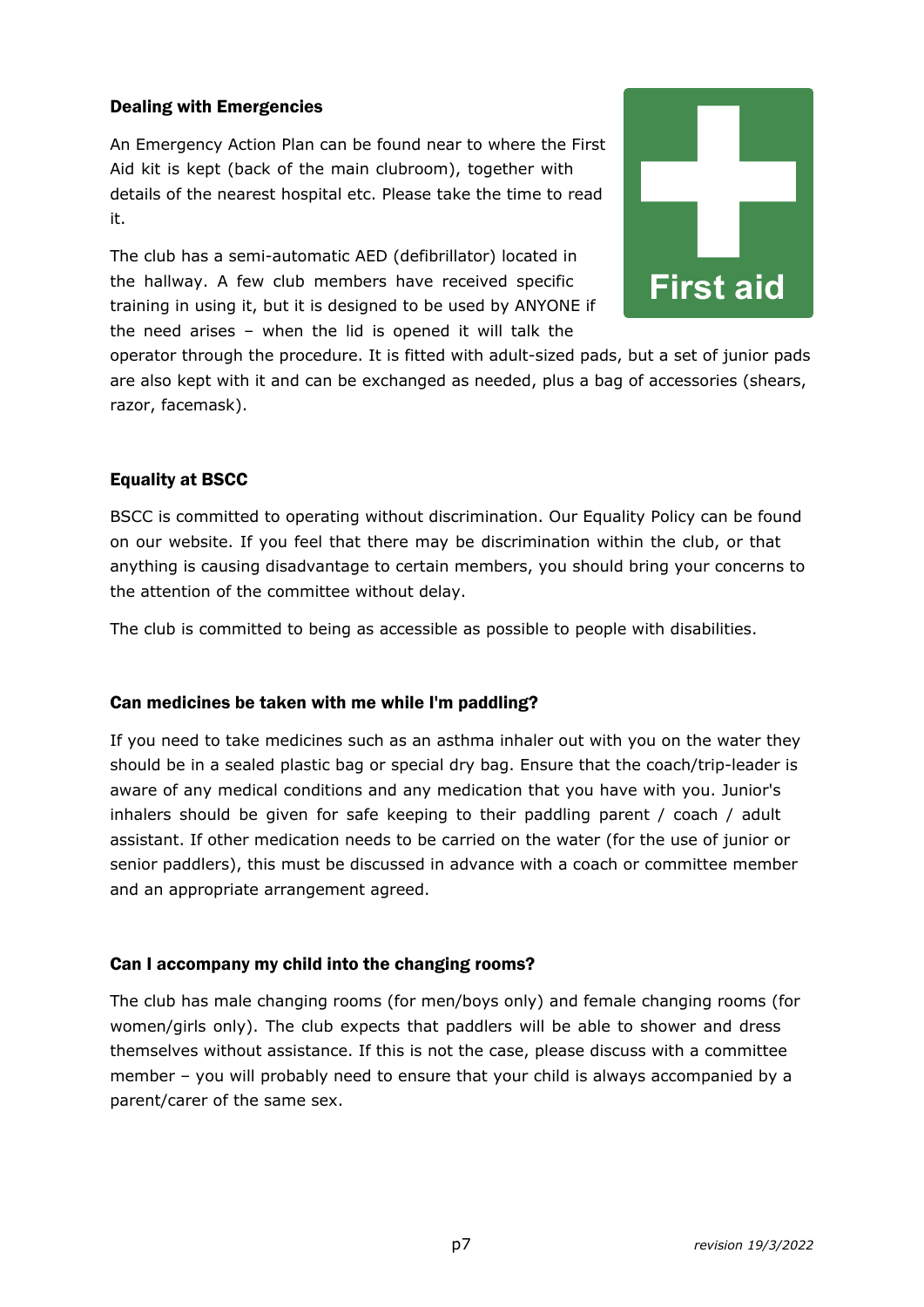#### What precautions does the club take to ensure the well-being of juniors?

Everyone who works closely with children at the club and who may find themselves unsupervised (i.e. all the coaches) must undergo a DBS check. The club has Codes of Practice, and Child and a Vulnerable Adults Protection Policy.

BSCC acknowledges that coaches are particularly well-placed to notice the first signs of child abuse. We understand the importance of the role we have in recognising the early signs and symptoms of child abuse or neglect and are fully aware of the referral procedures.

In the event that you have any concerns you should be raise them immediately with the club's Welfare Officer (or secondary Welfare Officer if you prefer), who will deal with all confidential information. A person needing help or guidance could approach any adult member of the coaching staff or committee. The person they approach does not have to be someone trained in child protection, but they will need to speak with the Welfare Officer on any matters that they feel need support. This should enable any person who has a query to approach either a male or female depending on who they feel comfortable with. If you feel unable to do this, there is a British Canoeing helpline number (0115 8968842, office hours only) and other contact details on their website here: [https://www.britishcanoeing.org.uk/guidance-resources/safeguarding/safeguarding](http://www.canoe-england.org.uk/about/safeguarding-and-protecting-children-and-vulnerable-adults/)[contacts/](http://www.canoe-england.org.uk/about/safeguarding-and-protecting-children-and-vulnerable-adults/)

#### *By following the correct procedures, you are protecting both yourself and BSCC.*

The club is committed to ensuring the well-being of its members and is proud to have been awarded ClubMark and TopClubGold accreditation in the past. This scheme has been discontinued and the club is now working towards British Canoeing's new QualityMark scheme which replaces it.

#### What information does the club hold about members?

The Secretary and the Treasurer hold basic contact details for each member. You will also be asked to indicate whether you can swim, whether you consider yourself to have a disability, and whether or not you have any medical conditions which could affect your safety at the club. The club will not attempt to record the nature or the medical condition and it is your responsibility to inform any coach who you work with.

These details should be checked every year in June/July when you renew your subscription, but please do let the Secretary know as soon as possible of any change in the meantime.

The club has a Privacy & Data Protection Policy which can be seen in the blue folder at the clubhouse and downloaded from the Members' pages of the website.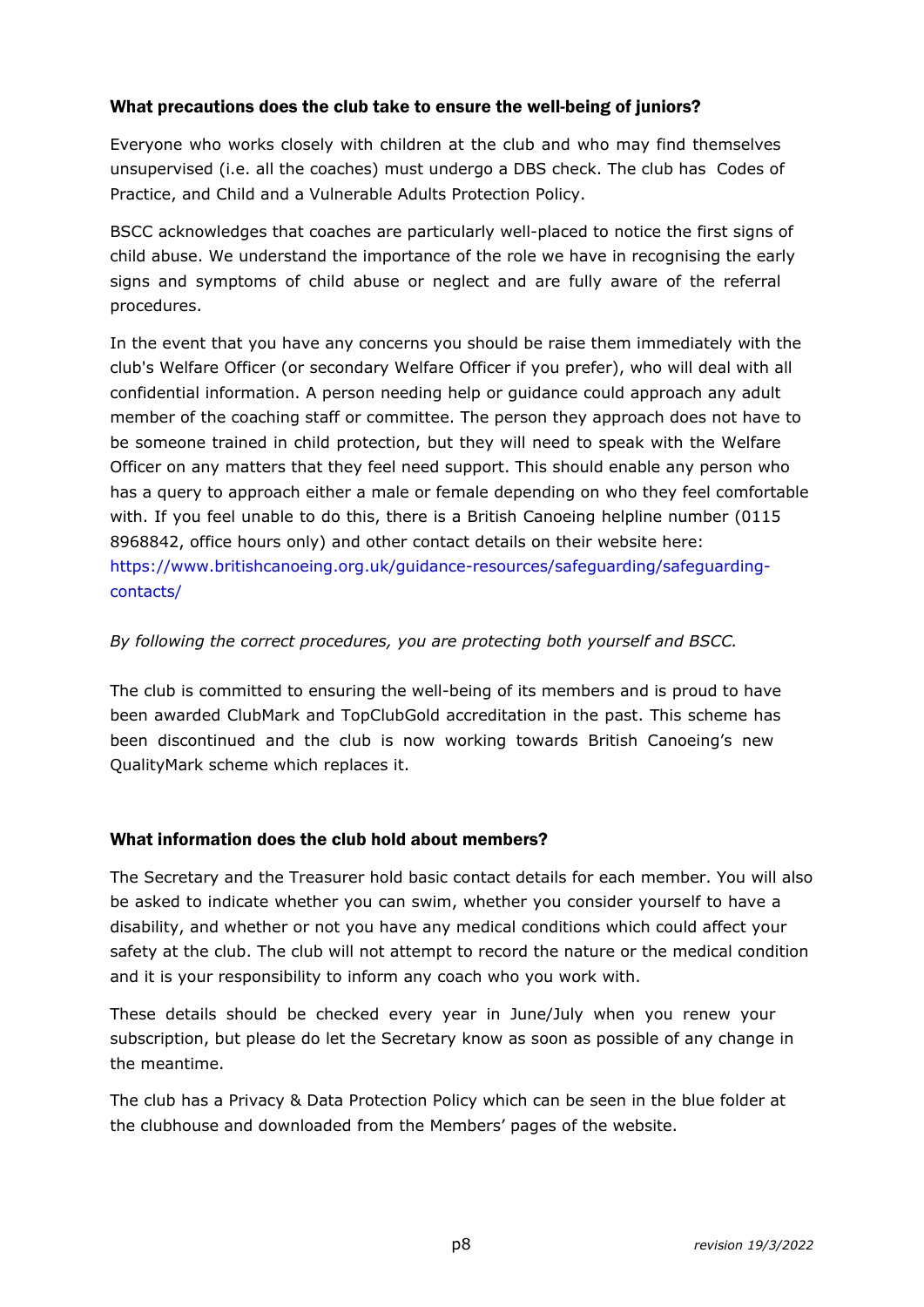### **4. Kit & Equipment**

#### What should I wear?

BSCC paddles all year round, and it is important for your safety and comfort that you are appropriately dressed. Clothing for paddling should be thin, close-fitting and allow free movement. It should be made of a synthetic fabric which will absorb as little water as possible and which will dry quickly. Fleece is not suitable.

Items sold for "canoeing" won't necessarily be the right kind of thing, as they may be targeting the other types of paddlers. You may have to look instead for items intended for running or cycling (cycling items tend to be cut longer to cover the back, which can be an advantage). Tops are often described as a base layer, and favoured brands include HellyHansen, RonHill and Skins. Popular leggings (sometimes described as "tights") include RonHill Bikesters/Tracksters. On colder/rainy days this should include a cagoule ("cag") and perhaps thin wind/water-proof trousers.

For winter paddling, it is vital that paddlers, particularly children, are warmly dressed. The most effective insulation will be achieved by having many thin layers under a windproof top, and adding a knitted or thermal hat. Some people find that paddlemitts ('pogies') help to keep their hands warmer.

In summer, a lot of light is reflected off the water, so a hat with a brim may help to reduce glare. Remember to use a waterproof sunscreen to prevent sunburn.



**Shoes:** Paddlers are always advised to wear footwear, though finding something that will fit into a racing kayak can be a challenge. Many paddlers favour aqua shoes or scuba boots. For the "Lightning" section of the club, the coaches have a strict "no footwear – no paddling" rule.

**Swimwear:** The club does not have individual shower cubicles, so you may like to wear swimming trunks/costume under your other kit and keep this on while showering.

**Club Colours:** If you are going to race regularly you should by a racing vest and/or cagoule in club colours, which can be purchased from the club. For supporting the club off the water, there are a few T-shirts and hoodies still available – see the Members' pages of the club website.

The club also accepts donations of outgrown or other paddling clothing for resale to members. Due to lack of space the items are not on permanent display but it will usually be possible to show you what is available on request at the clubhouse.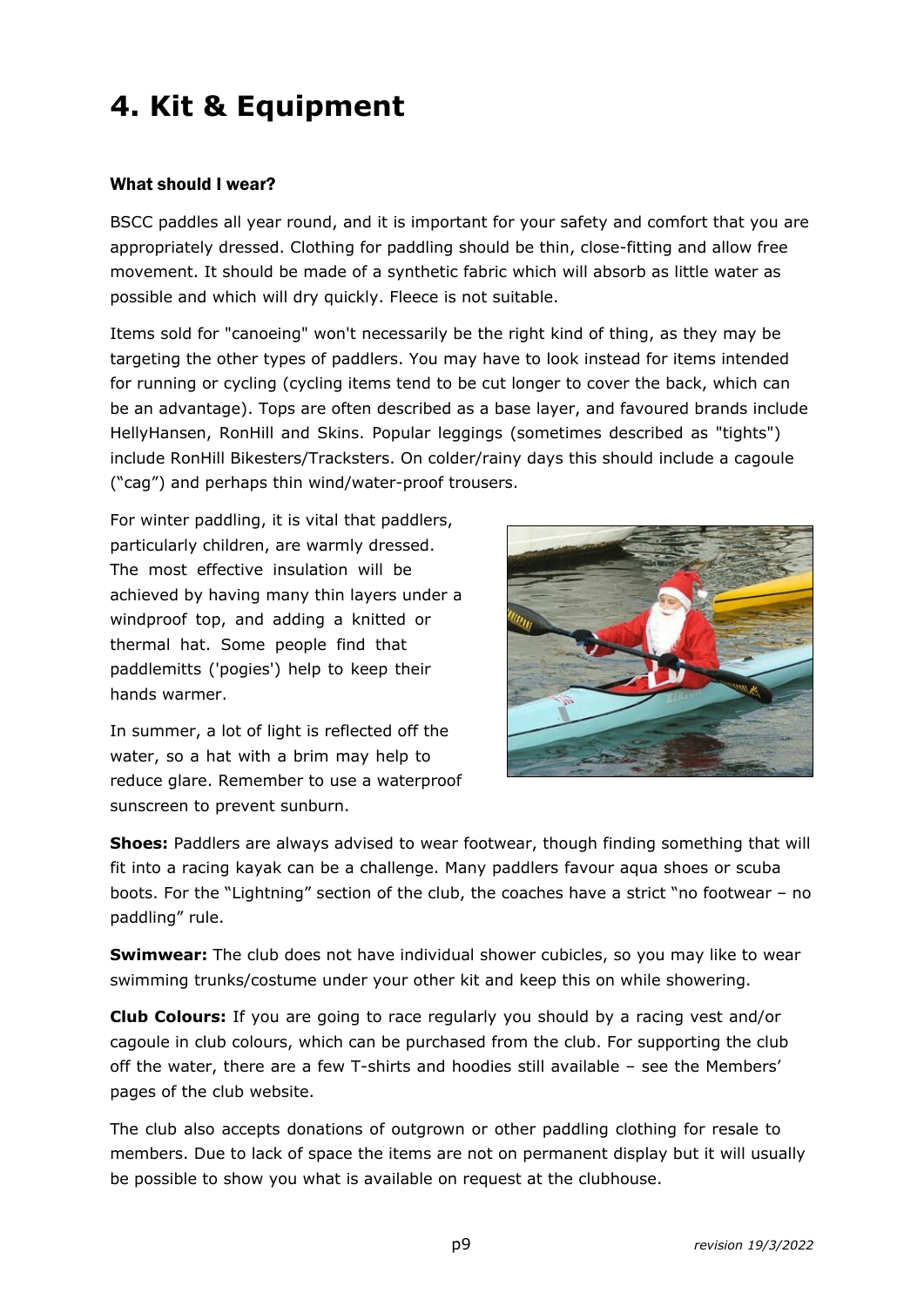#### Where can I buy paddling clothing?

Items can be ordered from specialist online retailers (see the Links page on the club website). There are sometimes stalls at races. Some performance clothing can also be found locally at Nomad (Potter Street, B/S), Fast Feet (High Street B/S) and GoOutdoors or Decathlon (Harlow). Planet Scuba (2, The Links, Raynham Rd, B/S) may be worth trying for neoprene gloves/boots. Inexpensive water shoes are available from many ordinary sports shops such as ScottSports (Potter St, near Jackson Square, B/S).

#### Should I buy my own boat?

The club can provide the equipment you need to get started, but eventually you will need to buy your own paddles, and ultimately your own boat. When you become proficient, the Coaches will be happy to give help and advice on a suitable purchase.

Requests for rack space should be made in writing to the Quartermasters. Full membership does not guarantee the use of a rack; the Quartermasters will consider a number of factors when allocating the available racking, including whether the boats are regularly used to compete on behalf of the club – the club's boat storage policy can be seen on the website. Insurance for private boats (paddles etc.) is the member's own responsibility.

The club licences its own boats, but when you buy your own you will need to have personal membership of British Canoeing to get a licence to use it on canals and rivers.

At an early stage you will probably also need to purchase a suitable roofrack for your car – please speak to experienced members for advice.

#### Which boats can I use?

Some of the boats at the club are the private property of members, and these must not be used without their permission. Most club boats have stickers on them. However, not all of the club's fleet are suitable for use by all the paddlers – for your safety (and that of the equipment!) please ask a coach before attempting to paddle a boat you have not used before.

#### What should I do if I notice a damaged boat?

Please let the Quartermaster know about any damage to boats, other equipment, or the premises. Please do this in writing at the earliest opportunity. He can be emailed at Quartermaster@StortfordCanoe.org.uk .

There are also some swing tags which can be used to mark boats which need to be taken out of service.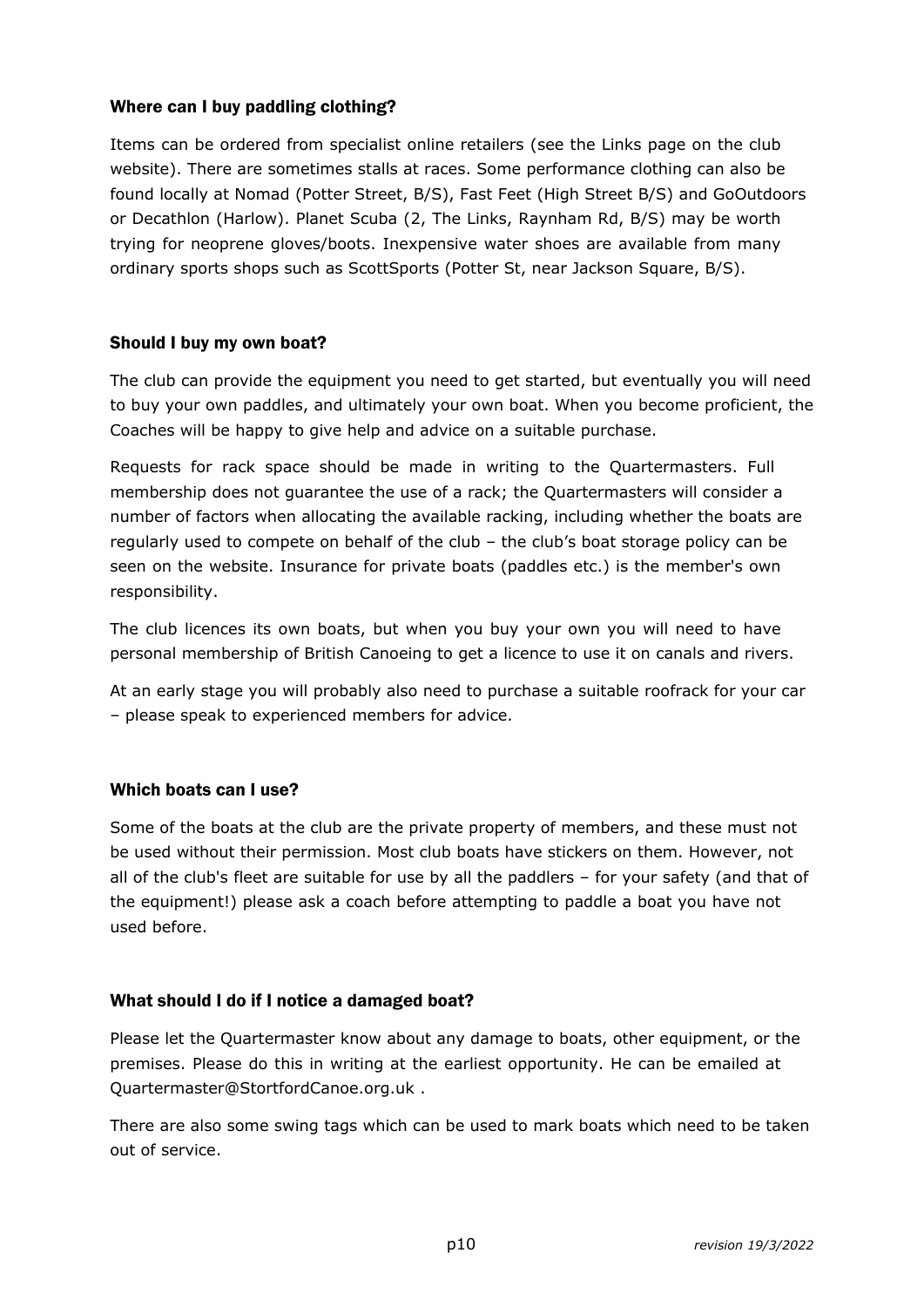## **5. Developing in the Sport**

#### What coaching/training is available to club members?

Our small team of dedicated qualified coaches and experienced helpers give their time and skill free of charge to members, who therefore have free access to ongoing training in flat-water kayaking and canoeing.

Novice coaching mainly takes place on a Sunday. If we have coaches willing to run additional sessions in the evenings or on Saturdays, there will be no additional charge. However, because our coaches run these in their own time, this is not always possible. Even when such sessions are run, the schedule may have to change at short notice to fit in with their availability.

Only members who hold personal BC membership can paddle from the club outside of scheduled sessions. Our boats licences only permit their use during official sessions and the club's insurance cover only extends to scheduled activities.

Members who have been given the appropriate instruction may be allowed to use the exercise room for indoor training using paddle machines and weights etc. Please speak to the Joe at [performance@StortfordCanoe.org.uk](mailto:performance@StortfordCanoe.org.uk).

#### Awards and courses

Coaches will be happy assist in signing off DoE and GCSE Sport assessments - but please make sure you get this done at the appropriate time, as it is much harder for the coaches to do retrospectively. Performance in the club's regular time trial tests can lead to Placid Water Racing Award certificates.

BSCC occasionally organise courses such as First Aid and Foundation Safety & Rescue, usually at much cheaper prices for members than can be obtained elsewhere, or may be able to offer discounts for certain courses taking place elsewhere. In particular, the club is keen to encourage and support any paddlers who would like to progress to become coaches themselves.

#### What about racing?

BSCC is primarily a racing club, and we encourage our members to start racing with us as soon as they are proficient. Most paddlers find they enjoy using their new skills in this way and attending the races is a sociable family event. However, not everyone wants to race and it is certainly not compulsory! For more details, see the "Get Racing" document.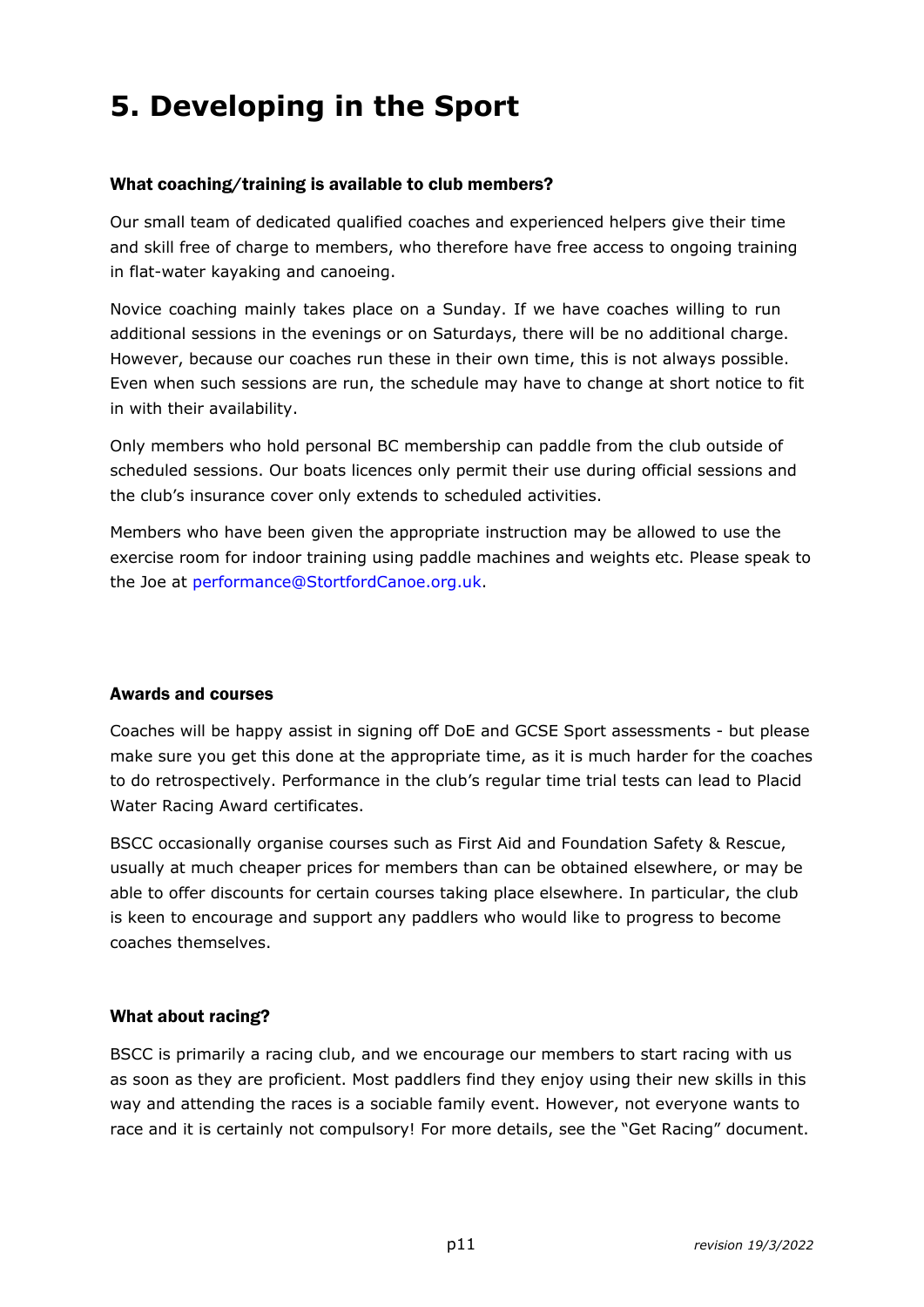#### What else can I try?

Opportunities to try other forms of paddlesport sometimes arise and are advertised to our members as they occur. In the past these have included closed-cockpit training days, canoe polo, slalom events and white-water races. Most of these require some proficiency in closed-cockpit kayaks.

BSCC is occasionally able to run indoor pool sessions for training in closed-cockpit kayak – these will be announced when they arise. Some neighbouring clubs also run pool sessions throughout the year – please ask for details.

#### Do I need to join British Canoeing?

Ideally, all regular canoeists should belong to British Canoeing – the national governing body for the sport of canoeing. Because BSCC is affiliated to British Canoeing, all our members are covered by BC's public liability insurance while they are taking part in our scheduled club activities, and our boats are also licensed for use in club sessions.



The additional advantages of having your own personal On-Water membership of British Canoeing are:

- � a licence to paddle your own boat on certain waterways, including the Stort
- � public liability insurance whenever you paddle
- $\cdot$  eligibility to participate in high-level racing (Div 6+)
- � a regular magazine
- � discounts on some purchases, courses, and boat insurance

All members of Bishop's Stortford Canoe Club who do not hold personal On-Water BC membership will be registered with British Canoeing as "Club Associate" members of BC. Registered Club Associates can take part in competition (up to Div7 standard).

You can upgrade your British Canoeing membership to full On-Water membership by signing in to the BC membership portal from the BC website and going to the Membership tab. Full personal On Water membership of British Canoeing currently (March 2021) costs £45/year for an adult, but cheaper youth, junior or family options are available.

If you already have On-Water BC membership when you join the club, please sign in to the BC membership portal and add BSCC as your home club. If you prefer not to link your BC account to the club, please send a photo of your plastic membership card when it arrives, and every year when it renews, to the Secretary for club records.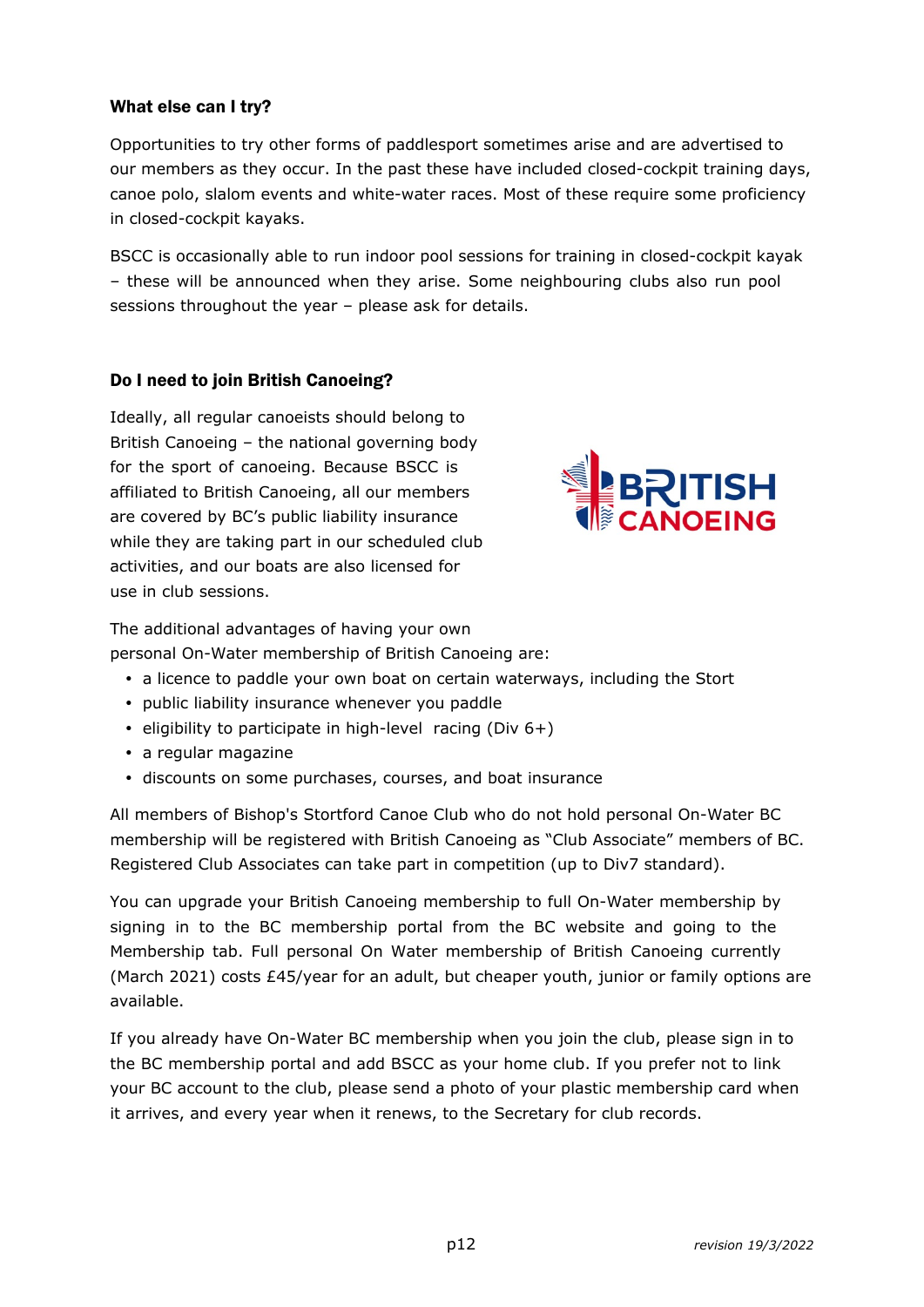### **6. Club Management & Social**

#### Does the club run any social events?

The club holds an annual summer BBQ with fun race, an awards dinner, and Christmas mulled wine. Other fundraising events, such as quiz nights are occasionally held – please help the club by bringing all your friends. If you have an idea for a social or fundraising event that you would like to see at the club, please speak to the chair of the Social Committee [Social@StortfordCanoe.org.uk.](mailto:Social@StortfordCanoe.org.uk)

#### Can I join the Social or Management Committees?

If you would like to be involved in the running of the club, please consider joining the management committee, which meets approx 6 times a year. Members are usually

elected at the AGM (October), but can also be co-opted throughout the year. A copy of the club's Constitution is on display at the clubhouse and on the website.

Another important area where family members can help is by joining the Social Committee which runs the club's social events – they are always looking for more people to get involved. Please speak to Sue Commercial or Charlotte Gurney if you would like to help with the Social Committee.



#### Who does the cleaning?

The club relies on all the members to keep the clubhouse clean and tidy. Please try to tidy up after yourself and help out by grabbing the hoover or a mop whenever you see that something needs doing.

Please note that the club does not have any council rubbish collections and everything thrown in the bins has to be taken home by somebody.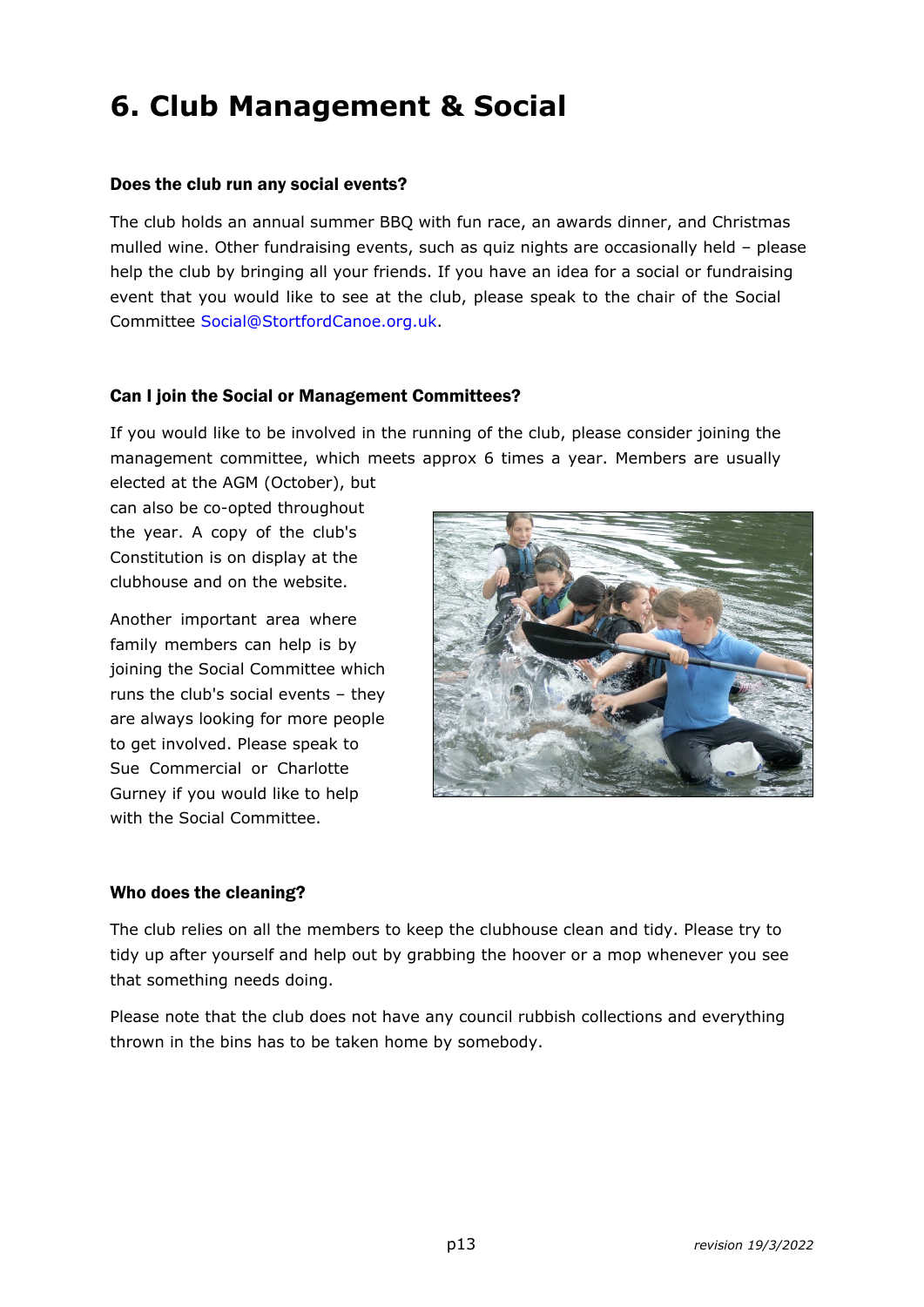#### How can non-paddlers (parents/partners) support the club?

Bankside supporters at races are always appreciated, and in the case of children who are racing, their families play a vital role in transporting them to the events.

The club could not function without the time given by members and their families in clubhouse maintenance (e.g. grass cutting, painting), help at events (e.g. refreshments,



marshalling) etc. The club has a WhatsApp group that adult members, parents of junior members, and other supporters can join to coordinate this kind of ongoing volunteering contact the Volunteer Coordinator ([volunteers@StortfordCanoe.org.uk](mailto:volunteers@StortfordCanoe.org.uk)) to join the group.

If you have particular skills which could be of use to the club (for instance, if you are a qualified plumber or first aider, or hold a Food Hygiene certificate) please do mention this to a committee member.

Family members are welcome to attend all the social events.

#### TheGivingMachine

If you ever use online shopping, one of the simplest ways that you can support the club is by signing up to "TheGivingMachine". Each purchase you



make from hundreds of major retailers will then create a small cash donation for club funds – without it costing you a penny!

Online businesses routinely pay a commission to whoever guides shoppers to their websites. TheGivingMachine is a charity which exists to enable you to channel those commissions towards good causes. Registering as a Giver with TheGivingMachine is very simple – just tell them your name and email address, set a password and select the Beneficiary organisation you want the money to go to. After that, all you need to do is go to TheGivingMachine website each time you intend to shop, and select from one of the 1,500 participating retailers listed. The commission on any sales will then be sent to TheGivingMachine, who will pass 75% of it on to us. Individually, the amounts raised may be small (a few percent of the value of each sale), but if lots of people join in the total can quickly add up.

Why not go to the website now to find out more and register as a Giver: **<www.TheGivingMachine.co.uk>**